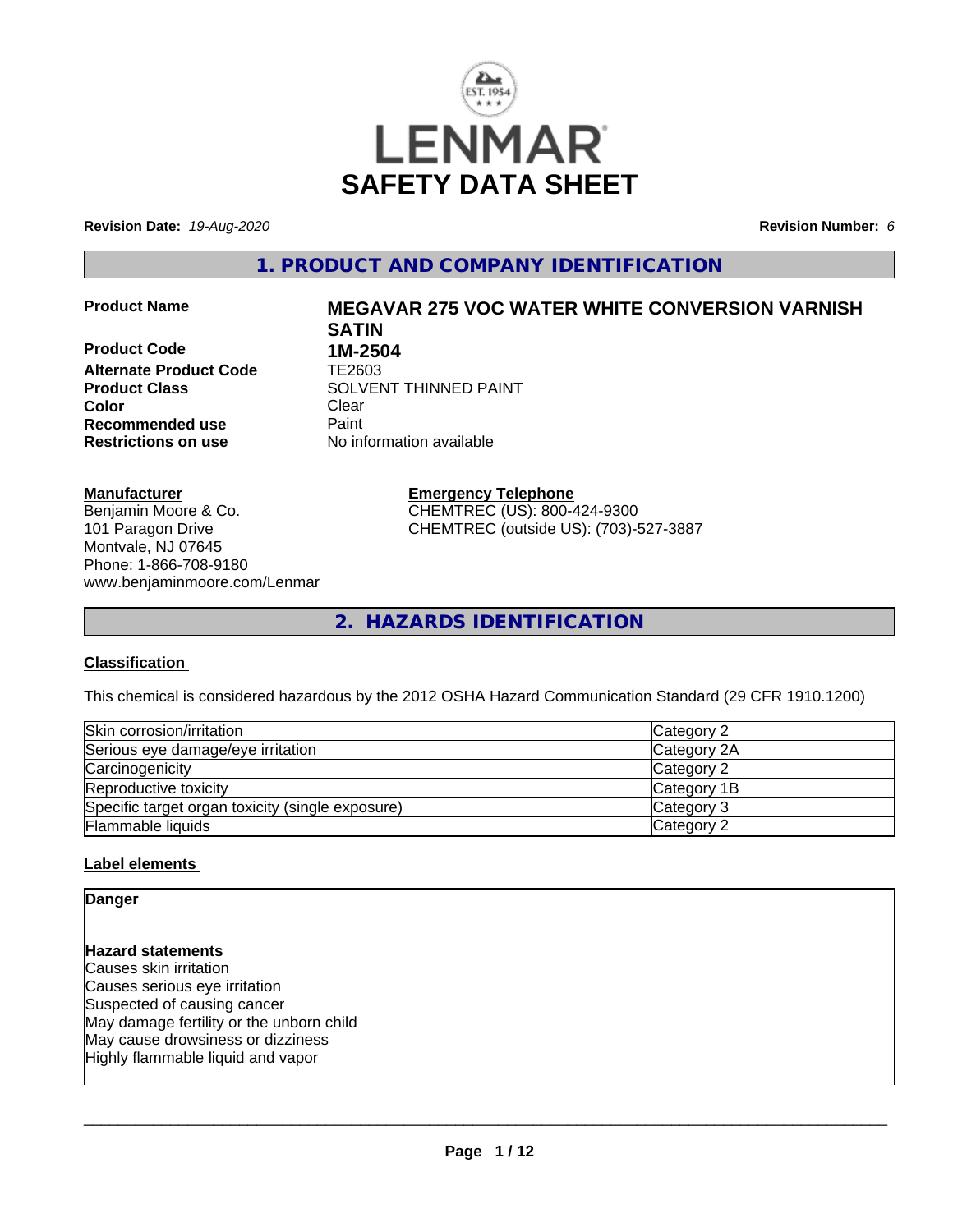#### 1M-2504 - **MEGAVAR 275 VOC WATER WHITE CONVERSION VARNISH SATIN**



**Appearance** liquid **Odor** solvent

#### **Precautionary Statements - Prevention**

Obtain special instructions before use Do not handle until all safety precautions have been read and understood Use personal protective equipment as required Wash face, hands and any exposed skin thoroughly after handling Wear eye/face protection Avoid breathing dust/fume/gas/mist/vapors/spray Use only outdoors or in a well-ventilated area Keep away from heat, hot surfaces, sparks, open flames and other ignition sources. No smoking Keep container tightly closed Ground/bond container and receiving equipment Use explosion-proof electrical/ventilating/lighting/equipment Use only non-sparking tools Take precautionary measures against static discharge Keep cool **Precautionary Statements - Response**

IF exposed or concerned: Get medical advice/attention **Eyes**

IF IN EYES: Rinse cautiously with water for several minutes. Remove contact lenses, if present and easy to do. Continue rinsing

If eye irritation persists: Get medical advice/attention

**Skin**

If skin irritation occurs: Get medical advice/attention

IF ON SKIN (or hair): Remove/Take off immediately all contaminated clothing. Rinse skin with water/shower Wash contaminated clothing before reuse

#### **Inhalation**

IF INHALED: Remove victim to fresh air and keep at rest in a position comfortable for breathing **Fire**

In case of fire: Use CO2, dry chemical, or foam for extinction

#### **Precautionary Statements - Storage**

Store locked up

Store in a well-ventilated place. Keep container tightly closed

#### **Precautionary Statements - Disposal**

Dispose of contents/container to an approved waste disposal plant

#### **Hazards not otherwise classified (HNOC)**

Rags, steel wool or waste soaked with this product may spontaneously catch fire if improperly discarded

#### **Other information**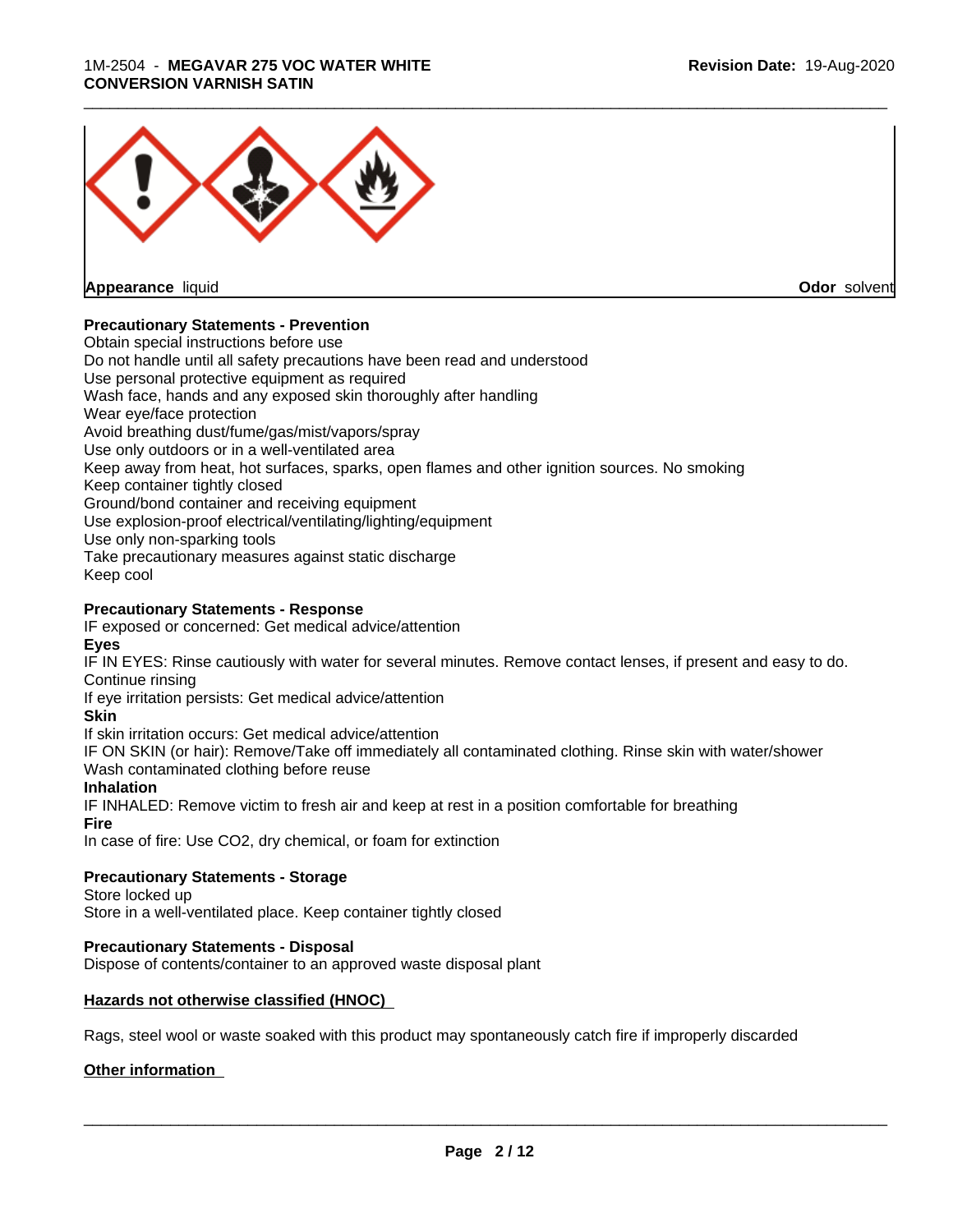No information available

 **IMPORTANT:** Designed to be mixed with other components. Mixture will have hazards of all components. Before opening packages, read all warning labels. Follow all precautions.

### **3. COMPOSITION INFORMATION ON COMPONENTS**

\_\_\_\_\_\_\_\_\_\_\_\_\_\_\_\_\_\_\_\_\_\_\_\_\_\_\_\_\_\_\_\_\_\_\_\_\_\_\_\_\_\_\_\_\_\_\_\_\_\_\_\_\_\_\_\_\_\_\_\_\_\_\_\_\_\_\_\_\_\_\_\_\_\_\_\_\_\_\_\_\_\_\_\_\_\_\_\_\_\_\_\_\_

| <b>Chemical name</b>     | CAS No.        | Weight-%    |
|--------------------------|----------------|-------------|
| Acetone                  | 67-64-1        | $30 - 35$   |
| 4-Chlorobenzotrifluoride | 98-56-6        | $15 - 20$   |
| n-Butyl acetate          | 123-86-4       | $5 - 10$    |
| cellulose, nitrate       | 9004-70-0      | $5 - 10$    |
| Butyl benzyl phthalate   | 85-68-7        | - 5         |
| Soybean oil, epoxidized  | 8013-07-8      | - 5         |
| 2,6-Dimethyl-4-Heptanone | 108-83-8       | l - 5       |
| Ethyl benzene            | $100 - 41 - 4$ | $0.1 - 0.5$ |

### **4. FIRST AID MEASURES**

#### **Description of first aid measures**

| <b>General Advice</b>                            | If symptoms persist, call a physician. Show this safety data sheet to the doctor in<br>attendance.                                                                                                                      |
|--------------------------------------------------|-------------------------------------------------------------------------------------------------------------------------------------------------------------------------------------------------------------------------|
| <b>Eye Contact</b>                               | Immediately flush with plenty of water. After initial flushing, remove any contact<br>lenses and continue flushing for at least 15 minutes. Keep eye wide open while<br>rinsing. If symptoms persist, call a physician. |
| <b>Skin Contact</b>                              | Wash off immediately with soap and plenty of water removing all contaminated<br>clothes and shoes. If skin irritation persists, call a physician.                                                                       |
| <b>Inhalation</b>                                | Move to fresh air. If symptoms persist, call a physician.<br>If not breathing, give artificial respiration. Call a physician immediately.                                                                               |
| Ingestion                                        | Clean mouth with water and afterwards drink plenty of water. Do not induce<br>vomiting without medical advice. Never give anything by mouth to an unconscious<br>person. Consult a physician.                           |
| <b>Protection Of First-Aiders</b>                | Use personal protective equipment.                                                                                                                                                                                      |
| <b>Most Important</b><br><b>Symptoms/Effects</b> | No information available.                                                                                                                                                                                               |
| <b>Notes To Physician</b>                        | Treat symptomatically.                                                                                                                                                                                                  |
|                                                  | 5. FIRE-FIGHTING MEASURES                                                                                                                                                                                               |

| <b>Flammable Properties</b>         | Vapors may travel considerable distance to a source of<br>ignition and flash back. Vapors may cause flash fire. |
|-------------------------------------|-----------------------------------------------------------------------------------------------------------------|
| <b>Suitable Extinguishing Media</b> | Foam, dry powder or water. Use extinguishing measures                                                           |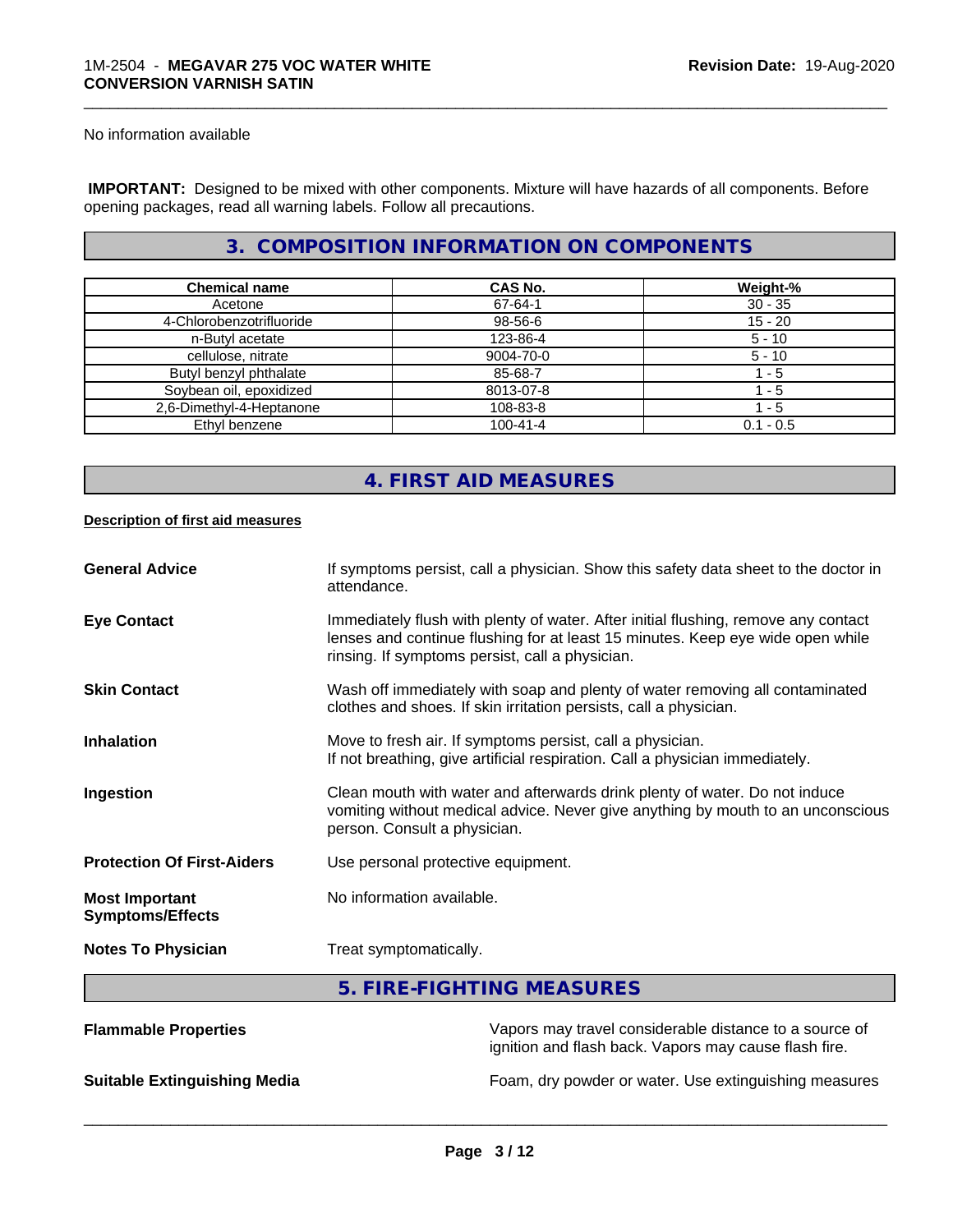|                                                                                     | that are appropriate to local circumstances and the<br>surrounding environment.                                                                                                                                                                                                                |
|-------------------------------------------------------------------------------------|------------------------------------------------------------------------------------------------------------------------------------------------------------------------------------------------------------------------------------------------------------------------------------------------|
| Protective equipment and precautions for firefighters                               | As in any fire, wear self-contained breathing apparatus<br>pressure-demand, MSHA/NIOSH (approved or equivalent)<br>and full protective gear.                                                                                                                                                   |
| <b>Hazardous combustion products</b>                                                | Burning may result in carbon dioxide, carbon monoxide<br>and other combustion products of varying composition<br>which may be toxic and/or irritating.                                                                                                                                         |
| <b>Specific Hazards Arising From The Chemical</b>                                   | Flammable. Flash back possible over considerable<br>distance. Keep product and empty container away from<br>heat and sources of ignition. Closed containers may<br>rupture if exposed to fire or extreme heat. Thermal<br>decomposition can lead to release of irritating gases and<br>vapors. |
| Sensitivity to mechanical impact                                                    | No                                                                                                                                                                                                                                                                                             |
| Sensitivity to static discharge                                                     | Yes                                                                                                                                                                                                                                                                                            |
| <b>Flash Point Data</b><br>Flash point (°F)<br>Flash Point (°C)<br><b>Method</b>    | 60<br>16<br><b>PMCC</b>                                                                                                                                                                                                                                                                        |
| <b>Flammability Limits In Air</b>                                                   |                                                                                                                                                                                                                                                                                                |
| Lower flammability limit:<br><b>Upper flammability limit:</b>                       | Not available<br>Not available                                                                                                                                                                                                                                                                 |
| Health: 2<br><b>NFPA</b><br><b>Flammability: 3</b>                                  | Instability: 0<br><b>Special: Not Applicable</b>                                                                                                                                                                                                                                               |
| <b>NFPA Legend</b><br>0 - Not Hazardous<br>1 - Slightly<br>2 - Moderate<br>3 - High |                                                                                                                                                                                                                                                                                                |

4 - Severe

*The ratings assigned are only suggested ratings, the contractor/employer has ultimate responsibilities for NFPA ratings where this system is used.*

*Additional information regarding the NFPA rating system is available from the National Fire Protection Agency (NFPA) at www.nfpa.org.*

### **6. ACCIDENTAL RELEASE MEASURES**

| <b>Personal Precautions</b> | Remove all sources of ignition. Take precautions to prevent flashback. Ground<br>and bond all containers and handling equipment. Take precautionary measures<br>against static discharges. Ensure adequate ventilation. Avoid contact with skin,<br>eyes and clothing. Use personal protective equipment. |
|-----------------------------|-----------------------------------------------------------------------------------------------------------------------------------------------------------------------------------------------------------------------------------------------------------------------------------------------------------|
| <b>Other Information</b>    | Prevent further leakage or spillage if safe to do so. Do not allow material to<br>contaminate ground water system. Prevent product from entering drains. Do not                                                                                                                                           |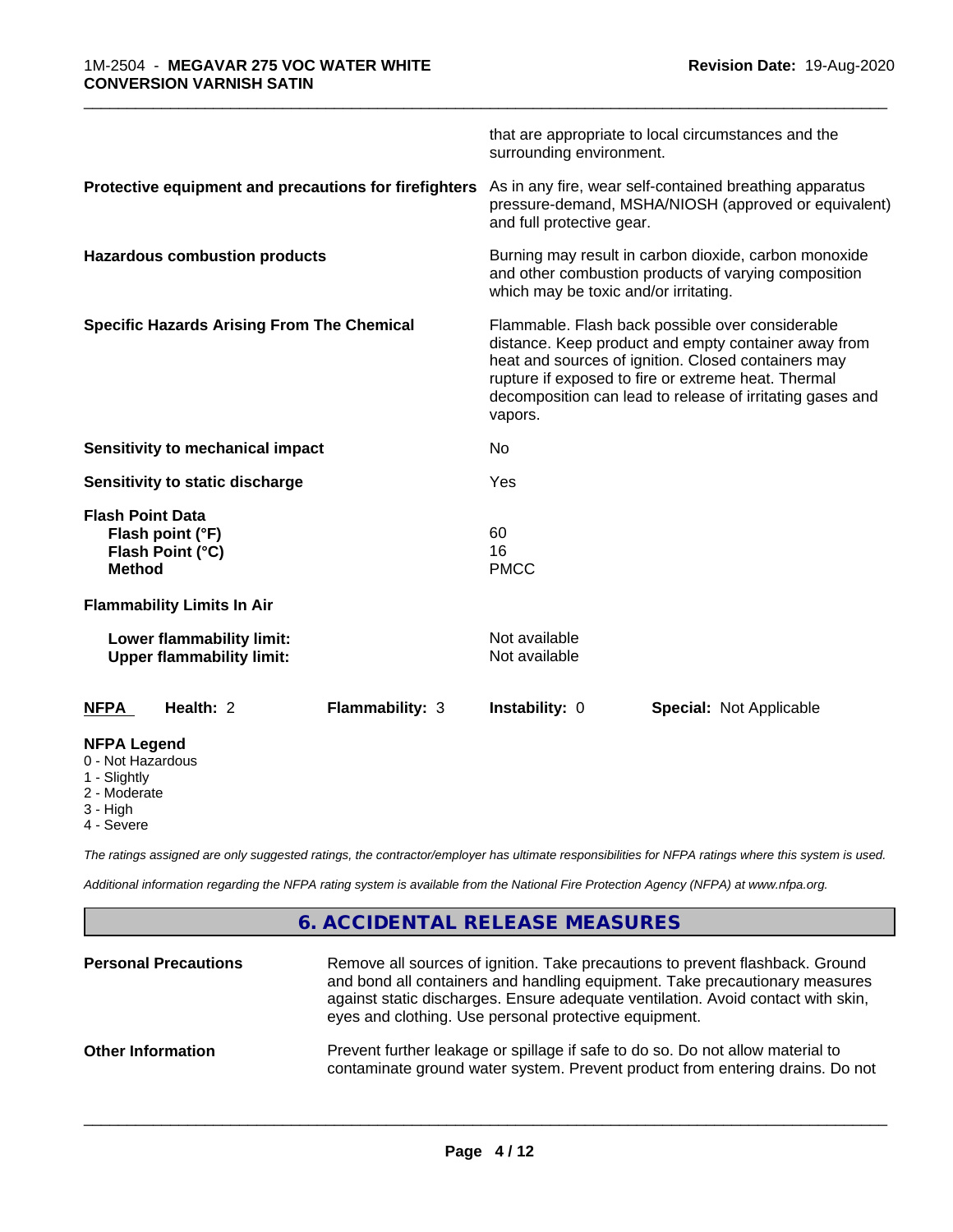|                                  | flush into surface water or sanitary sewer system. Local authorities should be<br>advised if significant spillages cannot be contained.                                                                                                                                                                                                                                                                                                        |  |
|----------------------------------|------------------------------------------------------------------------------------------------------------------------------------------------------------------------------------------------------------------------------------------------------------------------------------------------------------------------------------------------------------------------------------------------------------------------------------------------|--|
| <b>Environmental precautions</b> | See Section 12 for additional Ecological Information.                                                                                                                                                                                                                                                                                                                                                                                          |  |
| <b>Methods for Cleaning Up</b>   | Dam up. Soak up with inert absorbent material. Use a non-sparking or explosion<br>proof means to transfer material to a sealed, appropriate container for disposal.<br>Clean contaminated surface thoroughly.                                                                                                                                                                                                                                  |  |
|                                  | 7. HANDLING AND STORAGE                                                                                                                                                                                                                                                                                                                                                                                                                        |  |
| <b>Handling</b>                  | Avoid contact with skin, eyes and clothing. Wear personal protective equipment.<br>Do not breathe vapors or spray mist. Use only in ventilated areas. Prevent vapor<br>build-up by providing adequate ventilation during and after use.                                                                                                                                                                                                        |  |
|                                  | Take precautionary measures against static discharges. To avoid ignition of<br>vapors by static electricity discharge, all metal parts of the equipment must be<br>grounded. Keep away from heat, sparks and flame. Do not smoke. Extinguish all<br>flames and pilot lights, and turn off stoves, heaters, electric motors and other<br>sources of ignition during use and until all vapors are gone. Ignition and/or flash<br>back may occur. |  |
| <b>Storage</b>                   | Keep containers tightly closed in a dry, cool and well-ventilated place. Keep away<br>from heat. Keep away from open flames, hot surfaces and sources of ignition.<br>Keep in properly labeled containers. Keep out of the reach of children.                                                                                                                                                                                                  |  |
|                                  | <b>DANGER</b> - Rags, steel wool or waste soaked with this product may<br>spontaneously catch fire if improperly discarded. Immediately after use, place<br>rags, steel wool or waste in a sealed water-filled metal container.                                                                                                                                                                                                                |  |
| <b>Incompatible Materials</b>    | Incompatible with strong acids and bases and strong oxidizing agents.                                                                                                                                                                                                                                                                                                                                                                          |  |
|                                  | Technical measures/Precautions Ensure adequate ventilation. Use only where airflow will keep vapors from building<br>up in or near the work area in adjoining rooms. Comply with all national, state, and<br>local codes pertaining to the storage, handling, dispensing and disposal of<br>flammable liquids.                                                                                                                                 |  |
|                                  | Dissipate static electricity during transfer by grounding and bonding containers<br>and equipment before transferring material. All equipment should be non-sparking<br>and explosion proof. Use explosion proof electrical equipment for ventilation,<br>lighting and material handling.                                                                                                                                                      |  |

### **8. EXPOSURE CONTROLS/PERSONAL PROTECTION**

### **Exposure Limits**

| <b>Chemical name</b>     | <b>ACGIH TLV</b>               | <b>OSHA PEL</b>               |
|--------------------------|--------------------------------|-------------------------------|
| Acetone                  | STEL: 500 ppm                  | 1000 ppm - $TWA$              |
|                          | TWA: 250 ppm                   | 2400 mg/m <sup>3</sup> - TWA  |
| 4-Chlorobenzotrifluoride | TWA: 2.5 mg/m <sup>3</sup> $F$ | $2.5 \,\mathrm{mg/m^3}$ - TWA |
| n-Butyl acetate          | STEL: 150 ppm                  | 150 ppm - TWA                 |
|                          | TWA: 50 ppm                    | 710 mg/m <sup>3</sup> - TWA   |
| 2,6-Dimethyl-4-Heptanone | TWA: 25 ppm                    | 50 ppm - TWA                  |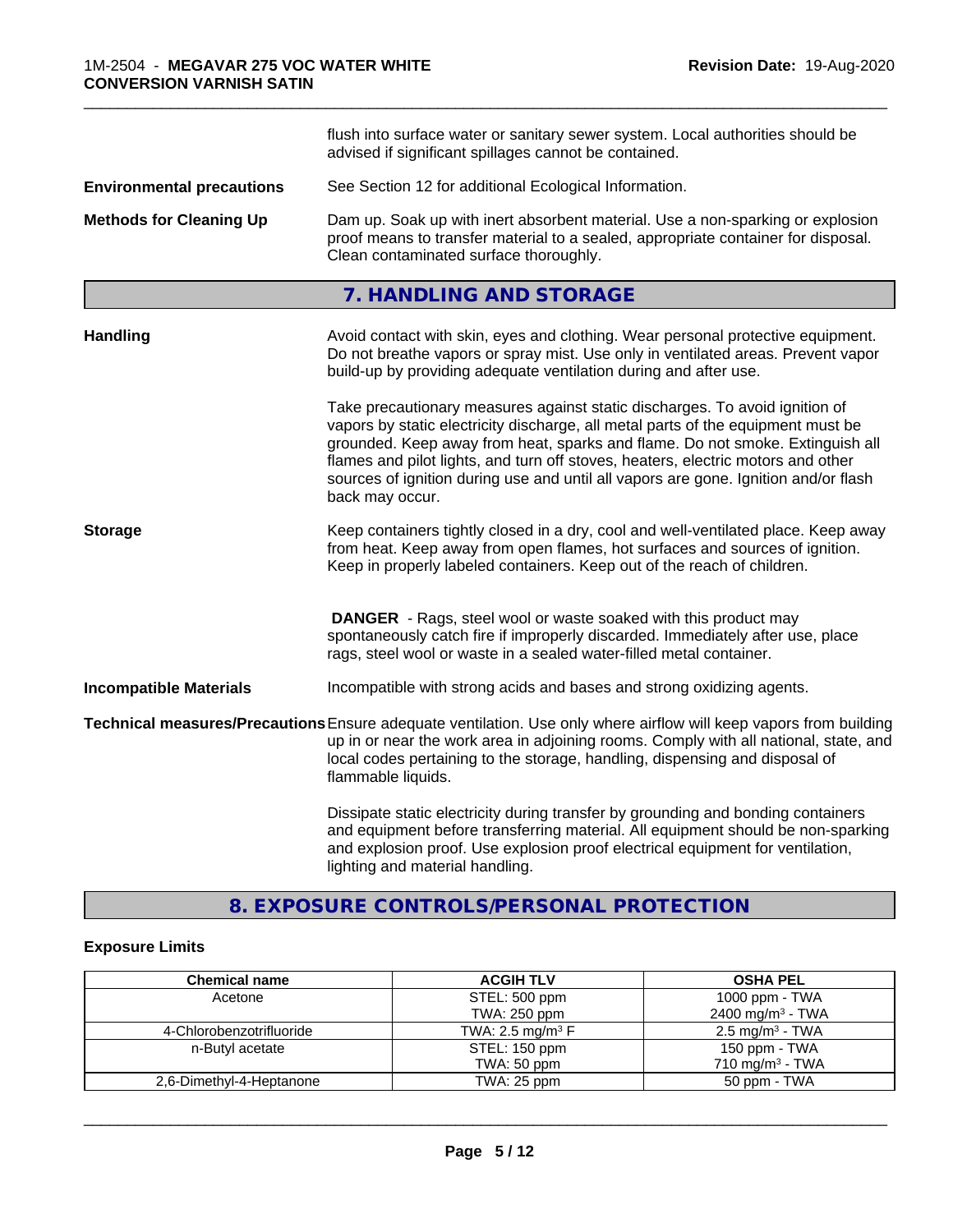|                                            |                                                                                                                                                                                                                                                                                                                                                                     | 290 mg/m <sup>3</sup> - TWA                  |
|--------------------------------------------|---------------------------------------------------------------------------------------------------------------------------------------------------------------------------------------------------------------------------------------------------------------------------------------------------------------------------------------------------------------------|----------------------------------------------|
| Ethyl benzene                              | TWA: 20 ppm                                                                                                                                                                                                                                                                                                                                                         | 100 ppm - TWA<br>435 mg/m <sup>3</sup> - TWA |
| Legend<br>N/E - Not Established            | ACGIH - American Conference of Governmental Industrial Hygienists Exposure Limits<br>OSHA - Occupational Safety & Health Administration Exposure Limits                                                                                                                                                                                                             |                                              |
| <b>Appropriate engineering</b><br>controls |                                                                                                                                                                                                                                                                                                                                                                     |                                              |
| <b>Engineering Measures</b>                | Ensure adequate ventilation, especially in confined areas.                                                                                                                                                                                                                                                                                                          |                                              |
| <b>Personal Protective Equipment</b>       |                                                                                                                                                                                                                                                                                                                                                                     |                                              |
| <b>Eye/Face Protection</b>                 | Safety glasses with side-shields. If splashes are likely to occur, wear Tightly<br>fitting safety goggles.                                                                                                                                                                                                                                                          |                                              |
| <b>Skin Protection</b>                     | Long sleeved clothing. Protective gloves.                                                                                                                                                                                                                                                                                                                           |                                              |
| <b>Respiratory Protection</b>              | Use only with adequate ventilation. In operations where exposure limits are<br>exceeded, use a NIOSH approved respirator that has been selected by a<br>technically qualified person for the specific work conditions. When spraying the<br>product or applying in confined areas, wear a NIOSH approved respirator<br>specified for paint spray or organic vapors. |                                              |
| <b>Hygiene Measures</b>                    | Avoid contact with skin, eyes and clothing. Remove and wash contaminated<br>clothing before re-use. Wash thoroughly after handling.                                                                                                                                                                                                                                 |                                              |

### **9. PHYSICAL AND CHEMICAL PROPERTIES**

| Appearance<br>Odor<br><b>Odor Threshold</b><br>Density (Ibs/gal)<br><b>Specific Gravity</b><br>рH<br><b>Viscosity (cps)</b><br>Solubility(ies)<br><b>Water solubility</b><br><b>Evaporation Rate</b><br>Vapor pressure<br>Vapor density<br>Wt. % Solids<br><b>Vol. % Solids</b><br>Wt. % Volatiles<br>Vol. % Volatiles<br><b>VOC Regulatory Limit (g/L)</b><br><b>Boiling Point (°F)</b><br><b>Boiling Point (°C)</b><br>Freezing point (°F)<br>Freezing Point (°C)<br>Flash point (°F)<br>Flash Point (°C)<br><b>Method</b><br><b>Flammability (solid, gas)</b> | solvent<br>No information available<br>$8.3 - 8.4$<br>$0.99 - 1.01$<br>No information available<br>No information available<br>No information available<br>No information available<br>No information available<br>No information available<br>No information available<br>$30 - 40$<br>$25 - 35$<br>$60 - 70$<br>$65 - 75$<br>< 275<br>136<br>58<br>No information available<br>No information available<br>60<br>16<br><b>PMCC</b><br>Not applicable |
|------------------------------------------------------------------------------------------------------------------------------------------------------------------------------------------------------------------------------------------------------------------------------------------------------------------------------------------------------------------------------------------------------------------------------------------------------------------------------------------------------------------------------------------------------------------|--------------------------------------------------------------------------------------------------------------------------------------------------------------------------------------------------------------------------------------------------------------------------------------------------------------------------------------------------------------------------------------------------------------------------------------------------------|
|------------------------------------------------------------------------------------------------------------------------------------------------------------------------------------------------------------------------------------------------------------------------------------------------------------------------------------------------------------------------------------------------------------------------------------------------------------------------------------------------------------------------------------------------------------------|--------------------------------------------------------------------------------------------------------------------------------------------------------------------------------------------------------------------------------------------------------------------------------------------------------------------------------------------------------------------------------------------------------------------------------------------------------|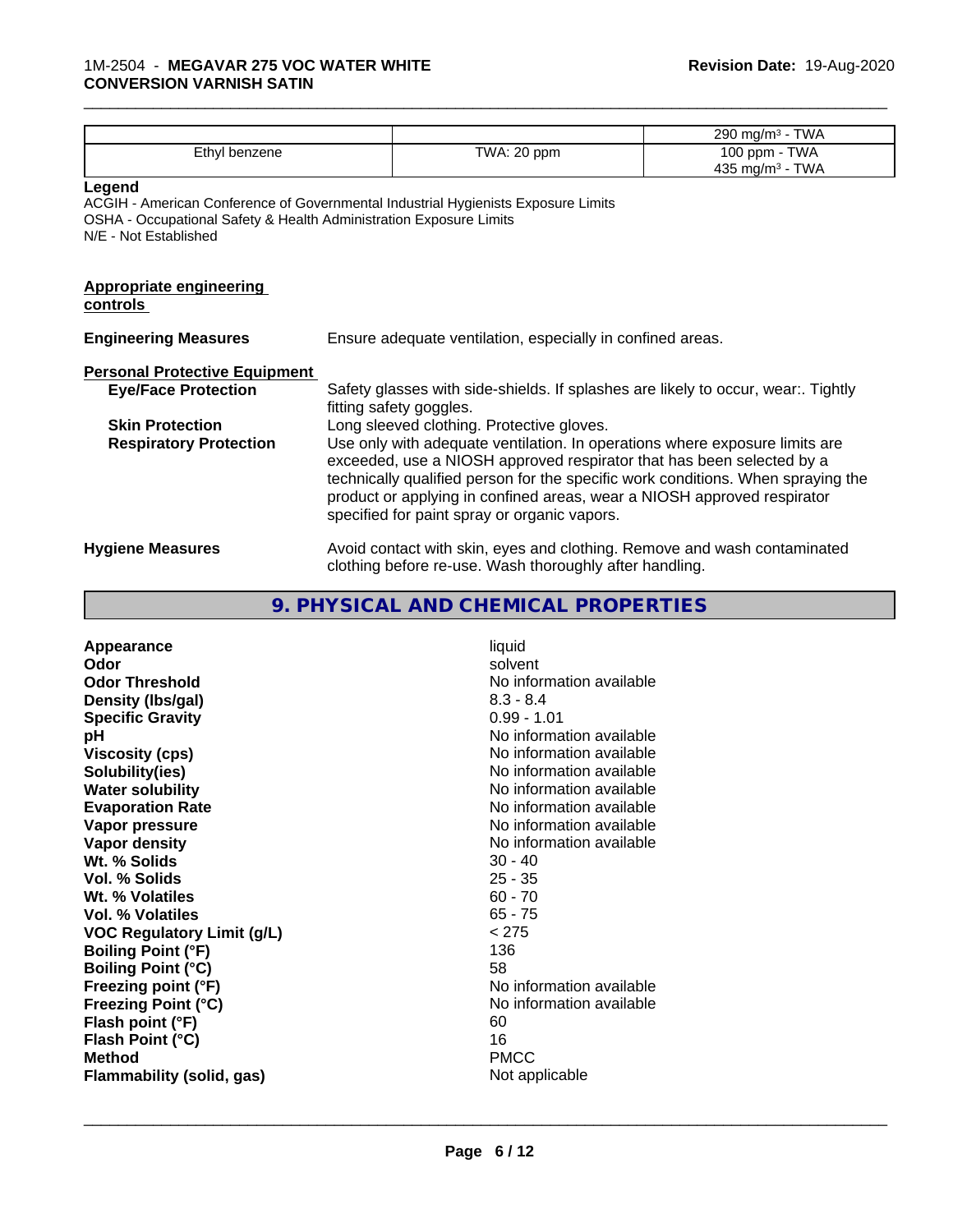**Upper flammability limit:**<br> **Lower flammability limit:** No information available<br>
No information available **Lower flammability limit:**<br> **Autoignition Temperature (°F)**<br>
Mo information available<br>
No information available Autoignition Temperature (°F)<br>
Autoignition Temperature (°C)<br>
No information available Autoignition Temperature (°C)<br>
Decomposition Temperature (°F)<br>
No information available **Decomposition Temperature (°F)**<br> **Decomposition Temperature (°C)**<br>
No information available<br>
No information available **Decomposition Temperature (°C) Partition coefficient** 

\_\_\_\_\_\_\_\_\_\_\_\_\_\_\_\_\_\_\_\_\_\_\_\_\_\_\_\_\_\_\_\_\_\_\_\_\_\_\_\_\_\_\_\_\_\_\_\_\_\_\_\_\_\_\_\_\_\_\_\_\_\_\_\_\_\_\_\_\_\_\_\_\_\_\_\_\_\_\_\_\_\_\_\_\_\_\_\_\_\_\_\_\_

### **10. STABILITY AND REACTIVITY**

| <b>Reactivity</b>                         | No data available                                                                                                         |
|-------------------------------------------|---------------------------------------------------------------------------------------------------------------------------|
| <b>Chemical Stability</b>                 | Stable under normal conditions. Hazardous polymerisation<br>does not occur.                                               |
| <b>Conditions to avoid</b>                | Keep away from open flames, hot surfaces, static<br>electricity and sources of ignition. Sparks. Elevated<br>temperature. |
| <b>Incompatible Materials</b>             | Incompatible with strong acids and bases and strong<br>oxidizing agents.                                                  |
| <b>Hazardous Decomposition Products</b>   | Thermal decomposition can lead to release of irritating<br>gases and vapors.                                              |
| <b>Possibility of hazardous reactions</b> | None under normal conditions of use.                                                                                      |

### **11. TOXICOLOGICAL INFORMATION**

| <b>Product Information</b>                      |                                                                                                                                                                                                                                                                                                                                                                                                                     |  |  |
|-------------------------------------------------|---------------------------------------------------------------------------------------------------------------------------------------------------------------------------------------------------------------------------------------------------------------------------------------------------------------------------------------------------------------------------------------------------------------------|--|--|
| Information on likely routes of exposure        |                                                                                                                                                                                                                                                                                                                                                                                                                     |  |  |
| <b>Principal Routes of Exposure</b>             | Eye contact, skin contact and inhalation.                                                                                                                                                                                                                                                                                                                                                                           |  |  |
| <b>Acute Toxicity</b>                           |                                                                                                                                                                                                                                                                                                                                                                                                                     |  |  |
| <b>Product Information</b>                      | Repeated or prolonged exposure to organic solvents may lead to permanent brain<br>and nervous system damage. Intentional misuse by deliberately concentrating and<br>inhaling vapors may be harmful or fatal.                                                                                                                                                                                                       |  |  |
|                                                 | Symptoms related to the physical, chemical and toxicological characteristics                                                                                                                                                                                                                                                                                                                                        |  |  |
| <b>Symptoms</b>                                 | No information available                                                                                                                                                                                                                                                                                                                                                                                            |  |  |
|                                                 | Delayed and immediate effects as well as chronic effects from short and long-term exposure                                                                                                                                                                                                                                                                                                                          |  |  |
| Eye contact<br><b>Skin contact</b><br>Ingestion | Contact with eyes may cause irritation.<br>May cause skin irritation and/or dermatitis. Prolonged skin contact may defat the<br>skin and produce dermatitis.<br>Harmful if swallowed. Ingestion may cause irritation to mucous membranes. Small<br>amounts of this product aspirated into the respiratory system during ingestion or<br>vomiting may cause mild to severe pulmonary injury, possibly progressing to |  |  |
|                                                 |                                                                                                                                                                                                                                                                                                                                                                                                                     |  |  |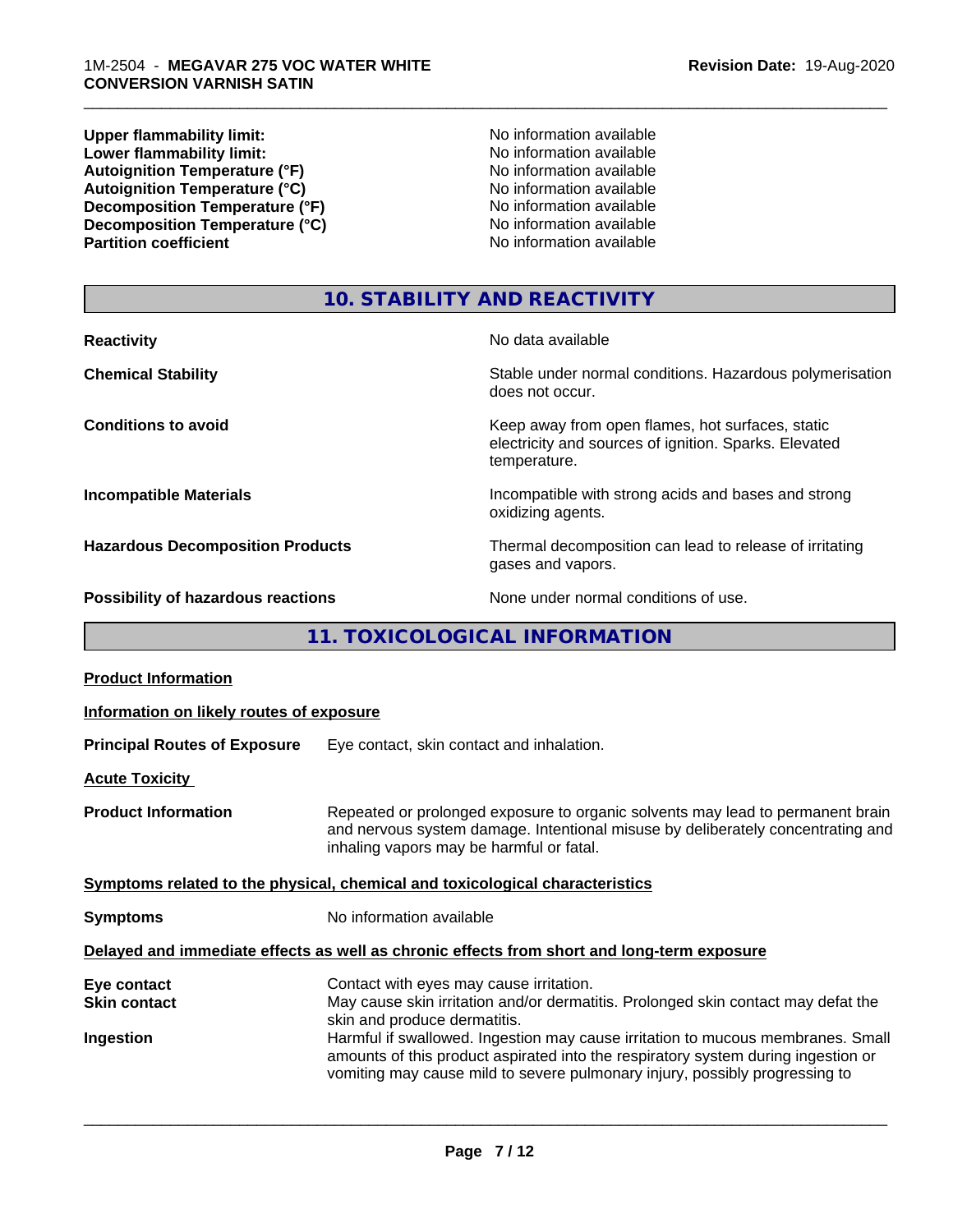|                               | death.                                                                            |
|-------------------------------|-----------------------------------------------------------------------------------|
| <b>Inhalation</b>             | Harmful by inhalation. High vapor / aerosol concentrations are irritating to the  |
|                               | eyes, nose, throat and lungs and may cause headaches, dizziness, drowsiness,      |
|                               | unconsciousness, and other central nervous system effects.                        |
| <b>Sensitization</b>          | No information available                                                          |
| <b>Neurological Effects</b>   | No information available.                                                         |
| <b>Mutagenic Effects</b>      | No information available.                                                         |
| <b>Reproductive Effects</b>   | May damage fertility or the unborn child.                                         |
| <b>Developmental Effects</b>  | No information available.                                                         |
| <b>Target organ effects</b>   | No information available.                                                         |
| STOT - repeated exposure      | Causes damage to organs through prolonged or repeated exposure if inhaled,        |
|                               | May cause disorder and damage to the, liver, kidney, spleen, blood.               |
| <b>STOT - single exposure</b> | May cause disorder and damage to the, Respiratory system, Central nervous         |
|                               | system.                                                                           |
| Other adverse effects         | No information available.                                                         |
| <b>Aspiration Hazard</b>      | May be harmful if swallowed and enters airways. Small amounts of this product     |
|                               | aspirated into the respiratory system during ingestion or vomiting may cause mild |
|                               | to severe pulmonary injury, possibly progressing to death.                        |
|                               |                                                                                   |

#### **Numerical measures of toxicity**

**The following values are calculated based on chapter 3.1 of the GHS document**

| ATEmix (oral)                        | 9197 mg/kg    |
|--------------------------------------|---------------|
| <b>ATEmix (dermal)</b>               | 4718 mg/kg    |
| <b>ATEmix (inhalation-dust/mist)</b> | 133.7 ma/L    |
| <b>ATEmix (inhalation-vapor)</b>     | 1312.8 $ma/L$ |

### **Component Information**

| Chemical name                        | Oral LD50             | Dermal LD50              | Inhalation LC50                       |
|--------------------------------------|-----------------------|--------------------------|---------------------------------------|
| Acetone<br>67-64-1                   | $= 5800$ mg/kg (Rat)  | > 15700 mg/kg (Rabbit)   | $=$ 50100 mg/m <sup>3</sup> (Rat) 8 h |
| 4-Chlorobenzotrifluoride<br>98-56-6  | $= 13$ g/kg (Rat)     | > 2 mL/kg (Rabbit)       | $= 33$ mg/L (Rat) 4 h                 |
| n-Butyl acetate<br>123-86-4          | $= 10768$ mg/kg (Rat) | $> 17600$ mg/kg (Rabbit) |                                       |
| cellulose, nitrate<br>9004-70-0      | $5$ g/kg (Rat)        |                          |                                       |
| Butyl benzyl phthalate<br>85-68-7    | $= 2330$ mg/kg (Rat)  | $= 6700$ mg/kg (Rat)     | $> 6.7$ mg/L (Rat) 4 h                |
| Soybean oil, epoxidized<br>8013-07-8 | $= 40$ g/kg (Rat)     | $>$ 20 mL/kg (Rabbit)    |                                       |
| 2.6-Dimethyl-4-Heptanone<br>108-83-8 | $= 5750$ mg/kg (Rat)  | $= 16$ g/kg (Rabbit)     | $> 2300$ ppm (Rat) 4 h                |
| Ethyl benzene<br>$100 - 41 - 4$      | $= 3500$ mg/kg (Rat)  | $= 15400$ mg/kg (Rabbit) | $= 17.4$ mg/L (Rat) 4 h               |

### **Chronic Toxicity**

### **Carcinogenicity**

*The information below indicateswhether each agency has listed any ingredient as a carcinogen:.*

| <b>Chemical name</b> | <b>IARC</b>          | <b>NTP</b> | OSHA   |
|----------------------|----------------------|------------|--------|
|                      | Possible Human<br>2Β |            | Listed |
| Ethyl benzene        | Carcinoɑen           |            |        |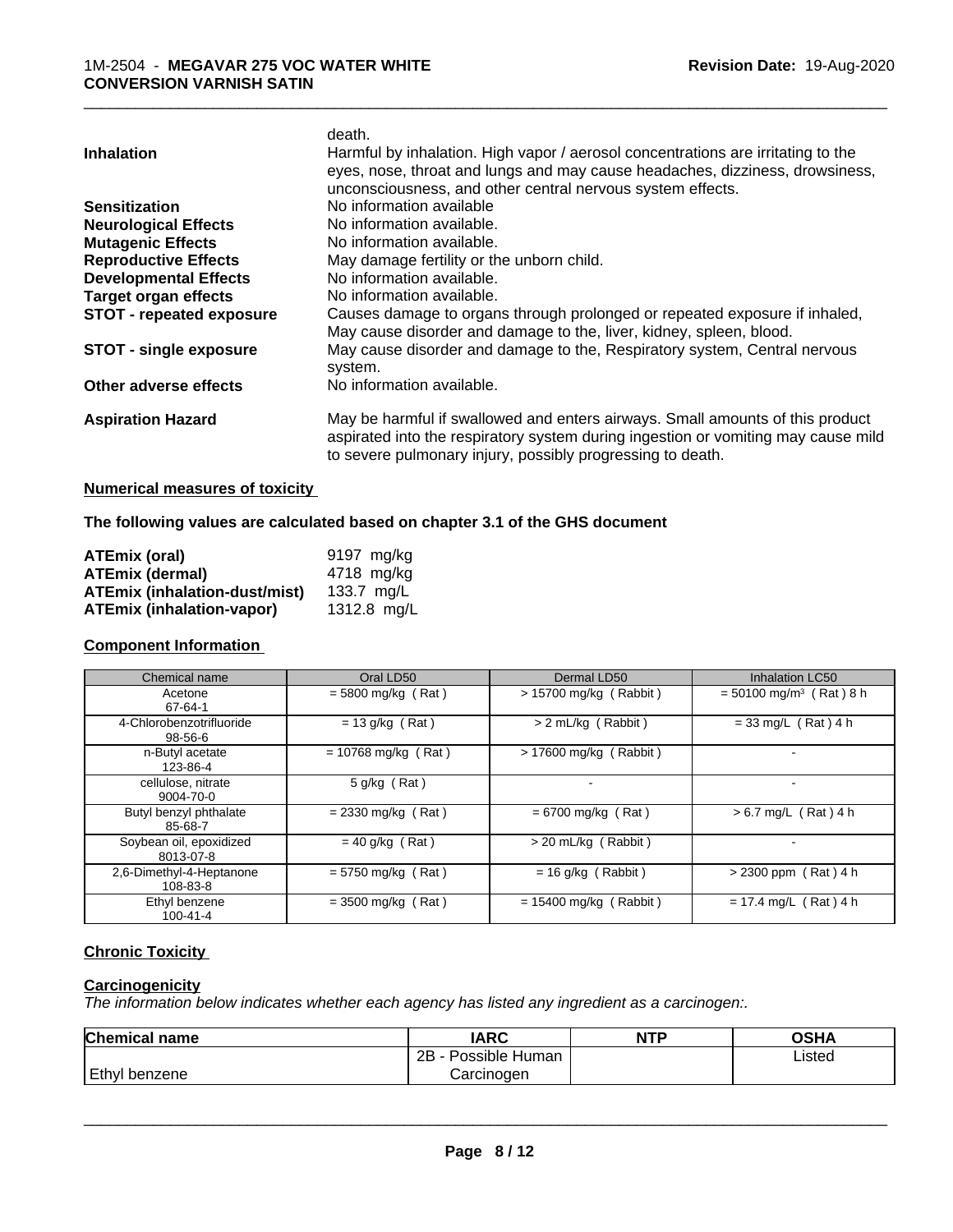#### **Legend**

IARC - International Agency for Research on Cancer NTP - National Toxicity Program OSHA - Occupational Safety & Health Administration

**12. ECOLOGICAL INFORMATION**

\_\_\_\_\_\_\_\_\_\_\_\_\_\_\_\_\_\_\_\_\_\_\_\_\_\_\_\_\_\_\_\_\_\_\_\_\_\_\_\_\_\_\_\_\_\_\_\_\_\_\_\_\_\_\_\_\_\_\_\_\_\_\_\_\_\_\_\_\_\_\_\_\_\_\_\_\_\_\_\_\_\_\_\_\_\_\_\_\_\_\_\_\_

#### **Ecotoxicity Effects**

The environmental impact of this product has not been fully investigated.

#### **Product Information**

#### **Acute Toxicity to Fish**

No information available

#### **Acute Toxicity to Aquatic Invertebrates**

No information available

#### **Acute Toxicity to Aquatic Plants**

No information available

#### **Persistence / Degradability**

No information available.

#### **Bioaccumulation**

There is no data for this product.

#### **Mobility in Environmental Media**

No information available.

#### **Ozone**

Not applicable

#### **Component Information**

#### **Acute Toxicity to Fish**

Acetone LC50: 8300 (Bluegill - 96 hr.) mg/L n-Butyl acetate LC50: 18 mg/L (Fathead Minnow - 96 hr.) Ethyl benzene LC50: 12.1 mg/L (Fathead Minnow - 96 hr.)

#### **Acute Toxicity to Aquatic Invertebrates**

Acetone EC50: 12600 mg/L (Daphnia magna - 48 hr.) n-Butyl acetate EC50: 72.8 mg/L (Daphnia magna - 48 hr.) Ethyl benzene \_\_\_\_\_\_\_\_\_\_\_\_\_\_\_\_\_\_\_\_\_\_\_\_\_\_\_\_\_\_\_\_\_\_\_\_\_\_\_\_\_\_\_\_\_\_\_\_\_\_\_\_\_\_\_\_\_\_\_\_\_\_\_\_\_\_\_\_\_\_\_\_\_\_\_\_\_\_\_\_\_\_\_\_\_\_\_\_\_\_\_\_\_ EC50: 1.8 mg/L (Daphnia magna - 48 hr.)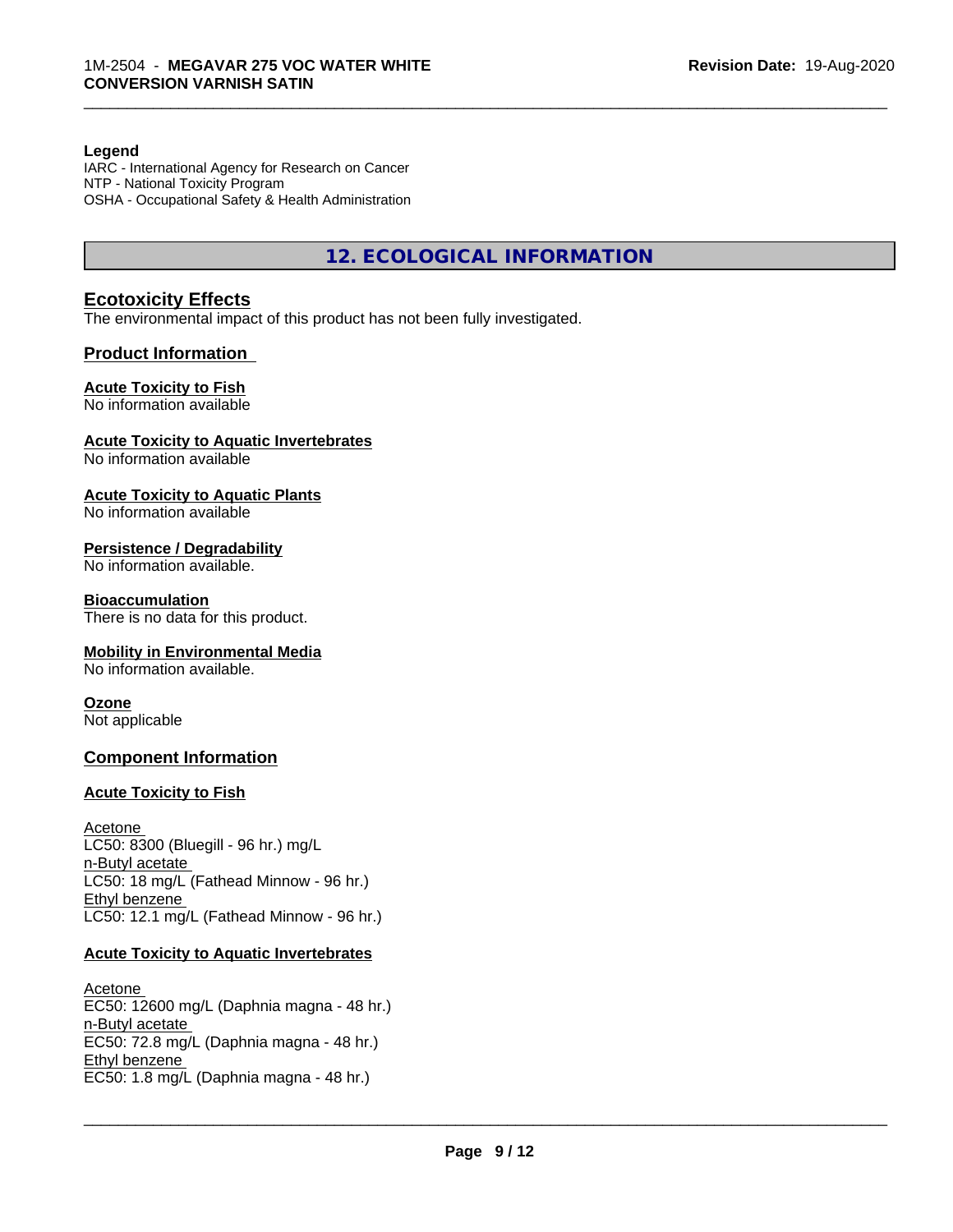#### **Acute Toxicity to Aquatic Plants**

n-Butyl acetate EC50: 674.7 mg/L (Green algae (Scenedesmus subspicatus), 72 hrs.) Ethyl benzene EC50: 4.6 mg/L (Green algae (Scenedesmus subspicatus), 72 hrs.)

#### **13. DISPOSAL CONSIDERATIONS**

\_\_\_\_\_\_\_\_\_\_\_\_\_\_\_\_\_\_\_\_\_\_\_\_\_\_\_\_\_\_\_\_\_\_\_\_\_\_\_\_\_\_\_\_\_\_\_\_\_\_\_\_\_\_\_\_\_\_\_\_\_\_\_\_\_\_\_\_\_\_\_\_\_\_\_\_\_\_\_\_\_\_\_\_\_\_\_\_\_\_\_\_\_

| <b>Waste Disposal Method</b>   | Dispose of in accordance with federal, state, and local regulations. Local<br>requirements may vary, consult your sanitation department or state-designated<br>environmental protection agency for more disposal options. |
|--------------------------------|---------------------------------------------------------------------------------------------------------------------------------------------------------------------------------------------------------------------------|
| <b>Empty Container Warning</b> | Emptied containers may retain product residue. Follow label warnings even after<br>container is emptied. Residual vapors may explode on ignition.                                                                         |

**14. TRANSPORT INFORMATION**

| DOT<br><b>Proper Shipping Name</b><br><b>Hazard class</b><br>UN-No.<br><b>Packing Group</b><br><b>Description</b> | <b>PAINT</b><br>3<br>UN1263<br>Ш<br>UN1263, PAINT, 3, II |
|-------------------------------------------------------------------------------------------------------------------|----------------------------------------------------------|
| <b>ICAO/IATA</b>                                                                                                  | Contact the preparer for further information.            |
| <b>IMDG/IMO</b>                                                                                                   | Contact the preparer for further information.            |

### **15. REGULATORY INFORMATION**

### **International Inventories**

| <b>TSCA: United States</b> | Yes - All components are listed or exempt. |
|----------------------------|--------------------------------------------|
| <b>DSL: Canada</b>         | Yes - All components are listed or exempt. |

#### **Federal Regulations**

#### **SARA 311/312 hazardous categorization**

| Acute health hazard               | Yes |  |
|-----------------------------------|-----|--|
| Chronic Health Hazard             | Yes |  |
| Fire hazard                       | Yes |  |
| Sudden release of pressure hazard | N٥  |  |
| Reactive Hazard                   | N٥  |  |

#### **SARA 313**

Section 313 of Title III of the Superfund Amendments and Reauthorization Act of 1986 (SARA). This product contains a chemical or chemicals which are subject to the reporting requirements of the Act and Title 40 of the Code of Federal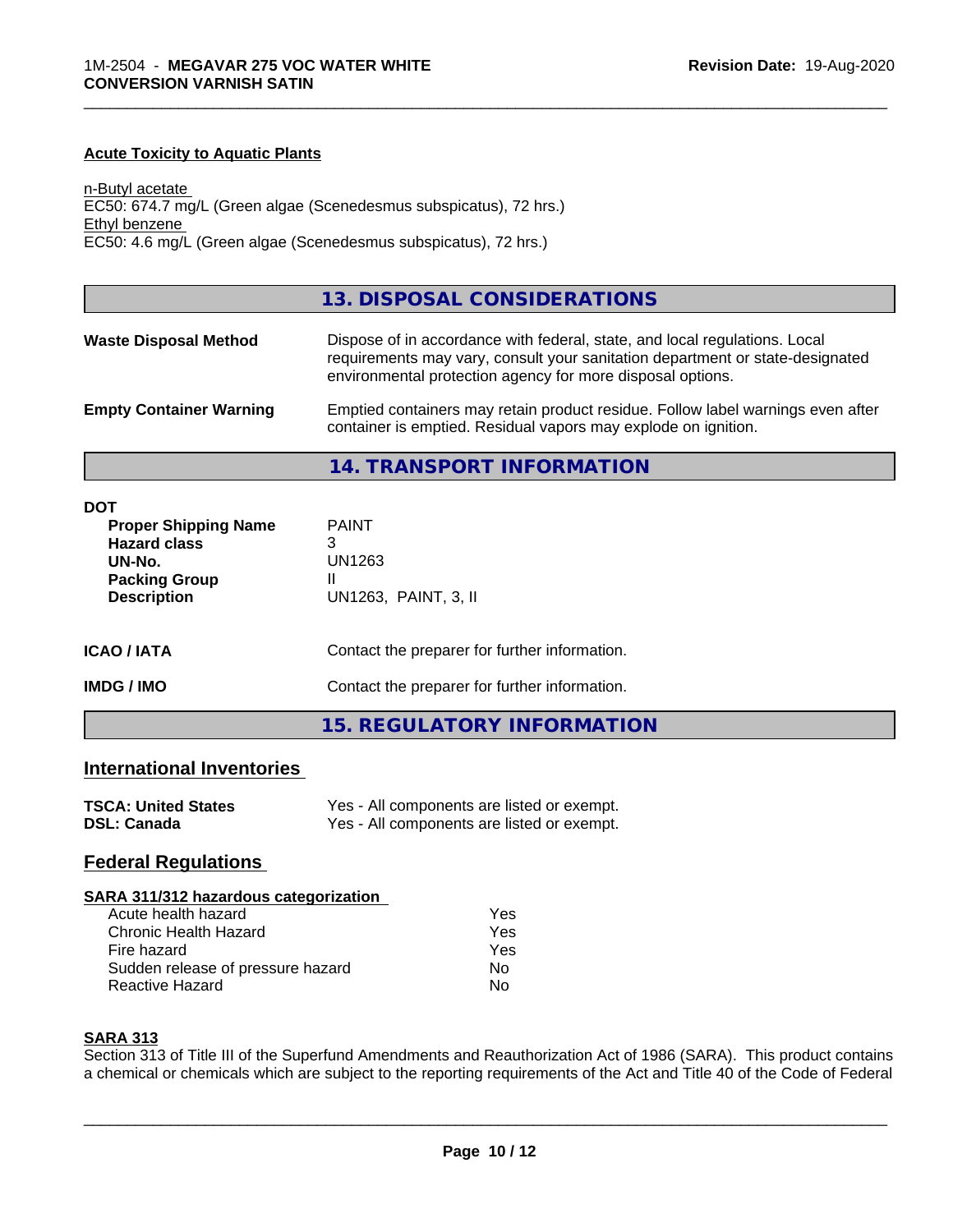#### Regulations, Part 372:

| <b>Chemical name</b>                                                                                                                                                                                                                                                                                                               | CAS No.        | Weight-%    | <b>CERCLA/SARA 313</b><br>(de minimis concentration) |
|------------------------------------------------------------------------------------------------------------------------------------------------------------------------------------------------------------------------------------------------------------------------------------------------------------------------------------|----------------|-------------|------------------------------------------------------|
| Ethyl benzene                                                                                                                                                                                                                                                                                                                      | $100 - 41 - 4$ | $0.1 - 0.5$ | 0.1                                                  |
| Clean Air Act, Section 112 Hazardous Air Pollutants (HAPs) (see 40 CFR 61)<br>This product contains the following HAPs:                                                                                                                                                                                                            |                |             |                                                      |
| <b>Chemical name</b>                                                                                                                                                                                                                                                                                                               | CAS No.        | Weight-%    | <b>Hazardous Air Pollutant</b>                       |
| Ethyl benzene                                                                                                                                                                                                                                                                                                                      | $100 - 41 - 4$ | $0.1 - 0.5$ | <u>(HAP)</u><br>Listed                               |
| $\mathbf{H}$ $\mathbf{A}$ $\mathbf{A}$ $\mathbf{A}$ $\mathbf{B}$ $\mathbf{A}$ $\mathbf{A}$ $\mathbf{A}$ $\mathbf{A}$ $\mathbf{A}$ $\mathbf{A}$ $\mathbf{A}$ $\mathbf{A}$ $\mathbf{A}$ $\mathbf{A}$ $\mathbf{A}$ $\mathbf{A}$ $\mathbf{A}$ $\mathbf{A}$ $\mathbf{A}$ $\mathbf{A}$ $\mathbf{A}$ $\mathbf{A}$ $\mathbf{A}$ $\mathbf{$ |                |             |                                                      |

## **US State Regulations**

#### **California Proposition 65**

**AVIMARNING:** Cancer and Reproductive Harm– www.P65warnings.ca.gov

#### **State Right-to-Know**

| <b>Chemical name</b>     | <b>Massachusetts</b> | <b>New Jersey</b> | Pennsylvania |
|--------------------------|----------------------|-------------------|--------------|
| Acetone                  |                      |                   |              |
| 4-Chlorobenzotrifluoride |                      |                   |              |
| n-Butyl acetate          |                      |                   |              |
| cellulose, nitrate       |                      |                   |              |
| Butyl benzyl phthalate   |                      |                   |              |
| 2,6-Dimethyl-4-Heptanone |                      |                   |              |
| Isopropyl alcohol        |                      |                   |              |

#### **Legend**

X - Listed

### **16. OTHER INFORMATION**

**HMIS** - **Health:** 2\* **Flammability:** 3 **Reactivity:** 0 **PPE:** -

#### **HMIS Legend**

- 0 Minimal Hazard
- 1 Slight Hazard
- 2 Moderate Hazard
- 3 Serious Hazard
- 4 Severe Hazard
- \* Chronic Hazard

X - Consult your supervisor or S.O.P. for "Special" handling instructions.

*Note: The PPE rating has intentionally been left blank. Choose appropriate PPE that will protect employees from the hazards the material will present under the actual normal conditions of use.*

*Caution: HMISÒ ratings are based on a 0-4 rating scale, with 0 representing minimal hazards or risks, and 4 representing significant hazards or risks. Although HMISÒ ratings are not required on MSDSs under 29 CFR 1910.1200, the preparer, has chosen to provide them. HMISÒ ratings are to be used only in conjunction with a fully implemented HMISÒ program by workers who have received appropriate HMISÒ training. HMISÒ is a registered trade and service mark of the NPCA. HMISÒ materials may be purchased exclusively from J. J. Keller (800) 327-6868.*